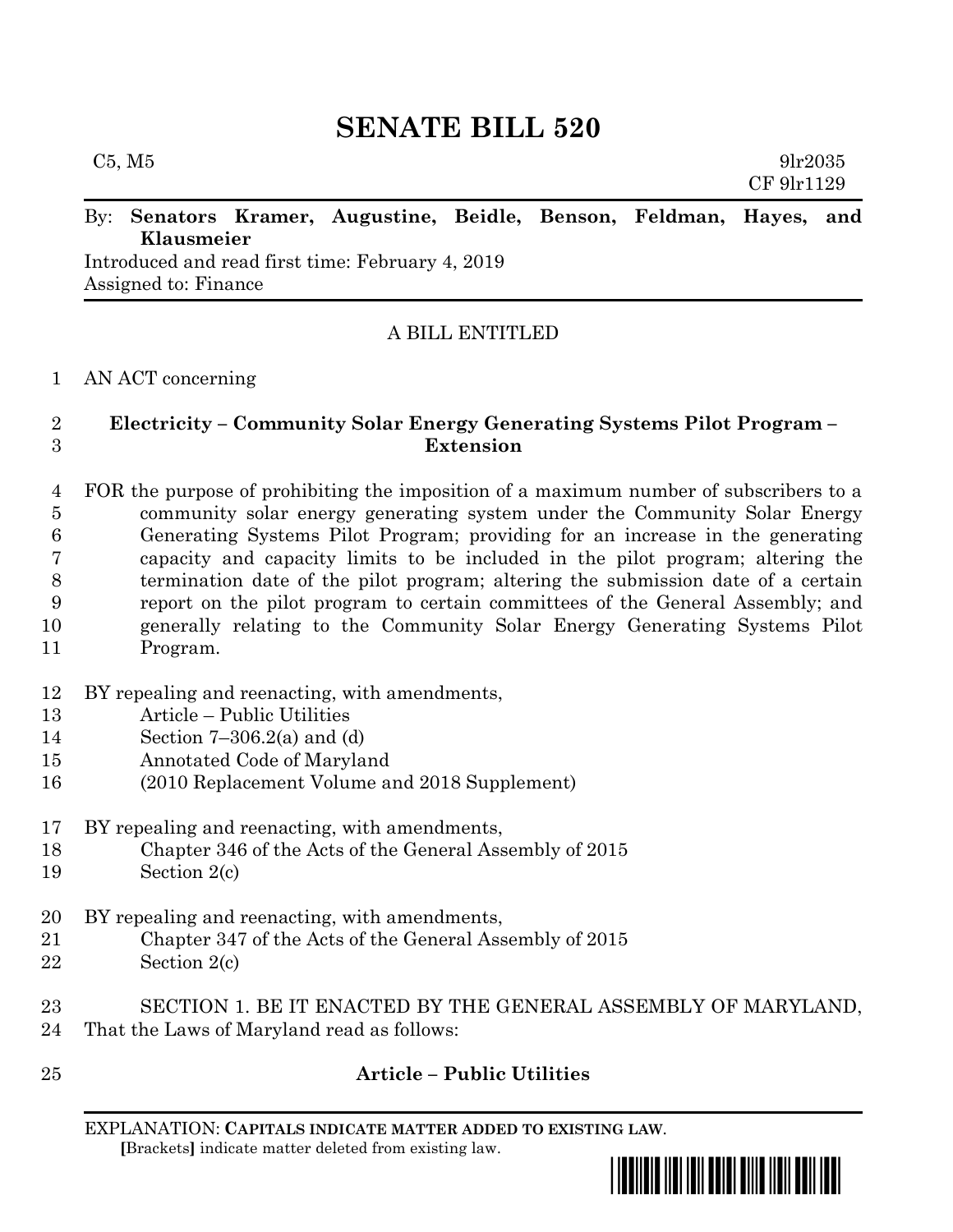| $\mathbf 1$                    | $7 - 306.2.$                          |                                                                                                                                                                                                                                                                  |
|--------------------------------|---------------------------------------|------------------------------------------------------------------------------------------------------------------------------------------------------------------------------------------------------------------------------------------------------------------|
| $\overline{2}$                 | (a)<br>(1)                            | In this section the following words have the meanings indicated.                                                                                                                                                                                                 |
| $\boldsymbol{3}$               | (2)                                   | "Baseline annual usage" means:                                                                                                                                                                                                                                   |
| 4<br>$\overline{5}$            |                                       | a subscriber's accumulated electricity use in kilowatt-hours for<br>(i)<br>the 12 months before the subscriber's most recent subscription; or                                                                                                                    |
| $6\phantom{.}6$<br>7<br>8<br>9 | manner the Commission approves.       | for a subscriber that does not have a record of 12 months of<br>(ii)<br>electricity use at the time of the subscriber's most recent subscription, an estimate of the<br>subscriber's accumulated 12 months of electricity use in kilowatt-hours, determined in a |
| 10<br>11                       | (3)<br>system that:                   | "Community solar energy generating system" means a solar energy                                                                                                                                                                                                  |
| 12                             |                                       | is connected to the electric distribution grid serving the State;<br>(i)                                                                                                                                                                                         |
| 13                             |                                       | is located in the same electric service territory as its subscribers;<br>(ii)                                                                                                                                                                                    |
| 14<br>15                       | facility with its own electric meter; | is attached to the electric meter of a subscriber or is a separate<br>(iii)                                                                                                                                                                                      |
| 16<br>17<br>18                 | metering;                             | credits its generated electricity, or the value of its generated<br>(iv)<br>electricity, to the bills of the subscribers to that system through virtual net energy                                                                                               |
| 19<br>20                       | <b>NUMBER OF SUBSCRIBERS;</b>         | has at least two subscribers BUT NO LIMIT TO THE MAXIMUM<br>(v)                                                                                                                                                                                                  |
| 21<br>22                       |                                       | does not have subscriptions larger than 200 kilowatts<br>(vi)<br>constituting more than 60% of its subscriptions;                                                                                                                                                |
| $23\,$<br>24                   |                                       | has a generating capacity that does not exceed 2 megawatts as<br>(vii)<br>measured by the alternating current rating of the system's inverter; and                                                                                                               |
| 25                             |                                       | (viii) may be owned by any person.                                                                                                                                                                                                                               |
| 26<br>$27\,$                   | (4)<br>Pilot Program.                 | "Program" means the Community Solar Energy Generating Systems                                                                                                                                                                                                    |
| 28                             | (5)                                   | "Subscriber" means a retail customer of an electric company that:                                                                                                                                                                                                |
| 29<br>30                       | system; and                           | (i)<br>holds a subscription to a community solar energy generating                                                                                                                                                                                               |

**SENATE BILL 520**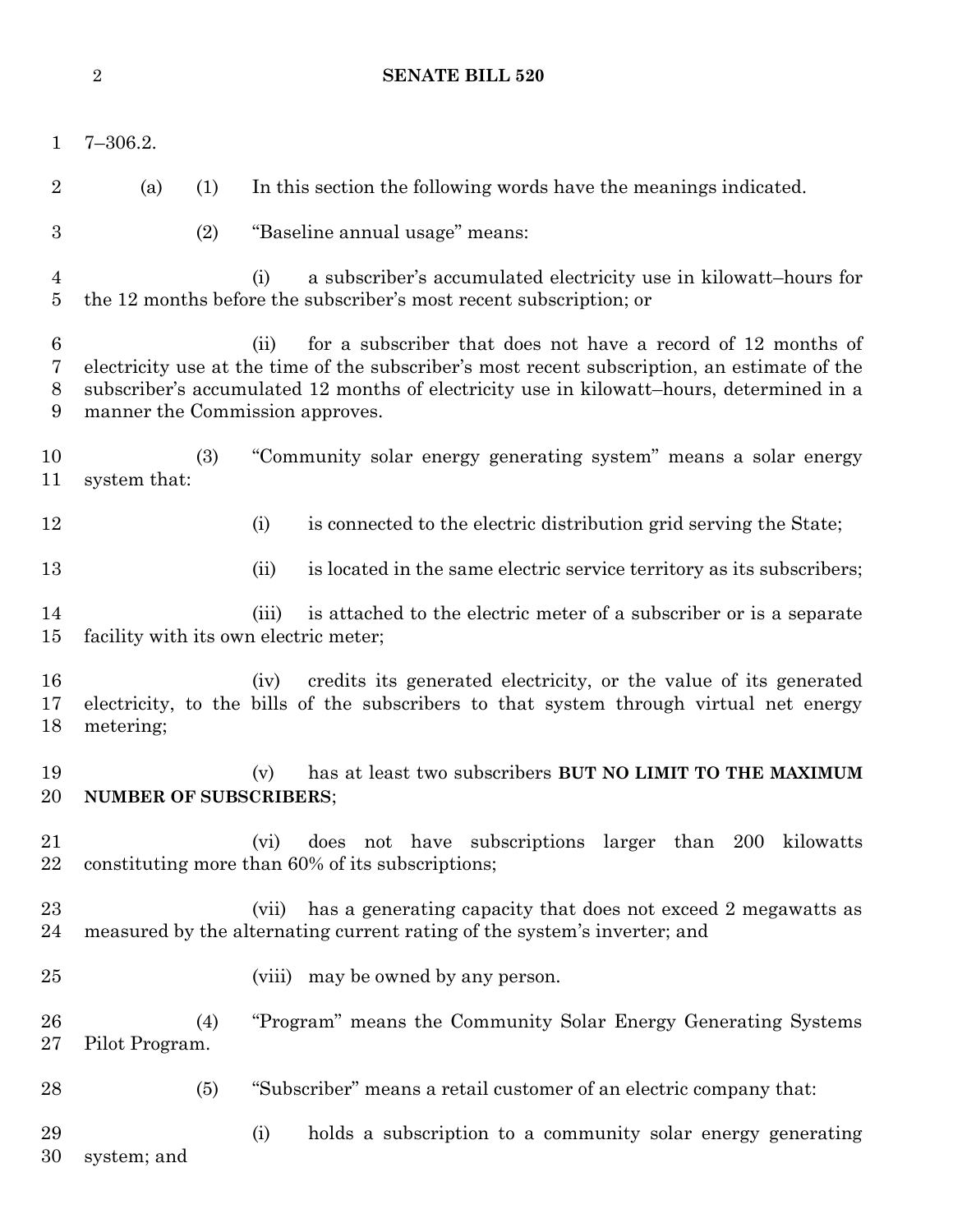**SENATE BILL 520** 3

 (ii) has identified one or more individual meters or accounts to which the subscription shall be attributed. (6) "Subscriber organization" means: (i) a person that owns or operates a community solar energy generating system; or (ii) the collective group of subscribers of a community solar energy generating system. (7) "Subscription" means the portion of the electricity generated by a community solar energy generating system that is credited to a subscriber. (8) "Unsubscribed energy" means any community solar energy generating system output in kilowatt–hours that is not allocated to any subscriber. (9) "Virtual net energy metering" means measurement of the difference between the kilowatt–hours or value of electricity that is supplied by an electric company and the kilowatt–hours or value of electricity attributable to a subscription to a community solar energy generating system and fed back to the electric grid over the subscriber's billing period, as calculated under the tariffs established under subsection (e)(2) of this section. (d) (1) (i) The Commission shall establish a pilot program for a Community Solar Energy Generating System Program. (ii) The structure of the pilot program is as provided in this subsection. (2) All rate classes may participate in the pilot program. (3) Subscribers served by electric standard offer service and electricity suppliers may hold subscriptions to the same community solar energy generating system. (4) A subscriber organization shall: (i) determine how to allocate subscriptions to subscribers; and (ii) notify an electric company and, if applicable, a relevant electricity supplier about the regulations the Commission adopts under subsection (e) of this section. (5) An electric company shall use the tariff structure under subsection (e)(2) of this section to provide each subscriber with the credits.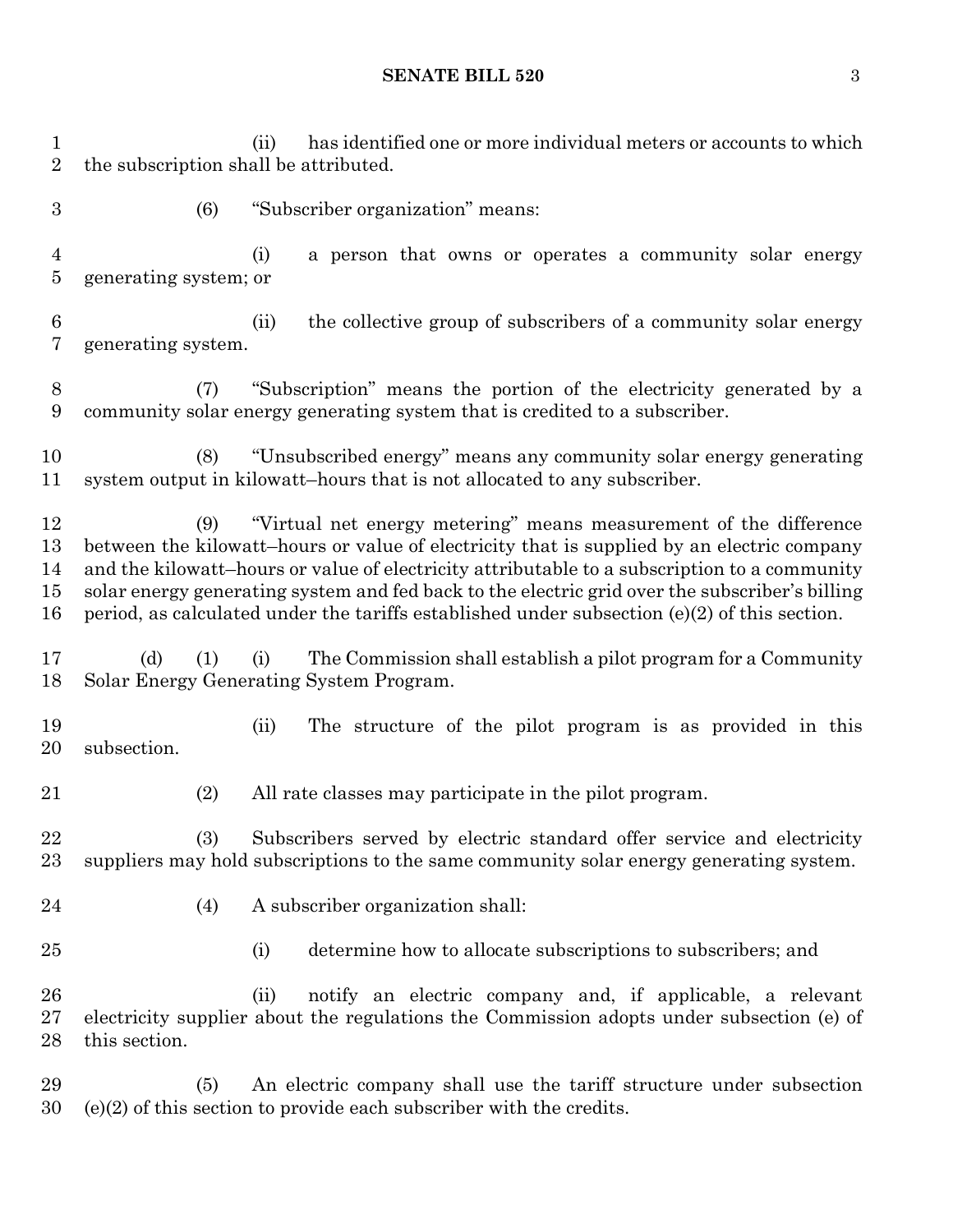#### **SENATE BILL 520**

 (6) A subscriber may not receive credit for virtual net excess generation that exceeds 200% of the subscriber's baseline annual usage.

 (7) Any unsubscribed energy generated by a community solar energy generating system that is not owned by an electric company shall be purchased under the electric company's process for purchasing the output from qualifying facilities at the amount it would have cost the electric company to procure the energy.

 (8) An electric company shall use energy generated from a community solar energy generating system to offset purchases from wholesale electricity suppliers for standard offer service.

 (9) All costs associated with small generator interconnection standards under COMAR 20.50.09 are the responsibility of the subscriber organization.

 (10) A subscriber organization may petition an electric company to coordinate the interconnection and commencement of operations of a community solar energy generating system after the Commission adopts regulations required under subsection (e) of this section.

 (11) A subscriber organization may contract with a third party for the third party to finance, build, own, or operate a community solar energy generating system.

 (12) A municipal utility or cooperative utility may participate in the pilot program.

 (13) Equipment for a community solar energy generating system may not be built on contiguous parcels of land unless the equipment is installed only on building rooftops.

- 
- (14) The pilot program shall:
- 
- 
- 24 (i) begin on the earlier of:

25 1. the date of submission of the first petition of a subscriber organization under paragraph (10) of this subsection after the Commission adopts the regulations required under subsection (e) of this section; or

28 28 2. 6 months after the Commission adopts those regulations; and

 (ii) end **[**3**] 7** years after the beginning date**, BUT NOT SOONER THAN DECEMBER 31, 2024**.

 (15) The Commission shall limit the pilot program in such a way that the Commission may conduct a meaningful study of the pilot program and its results, including: